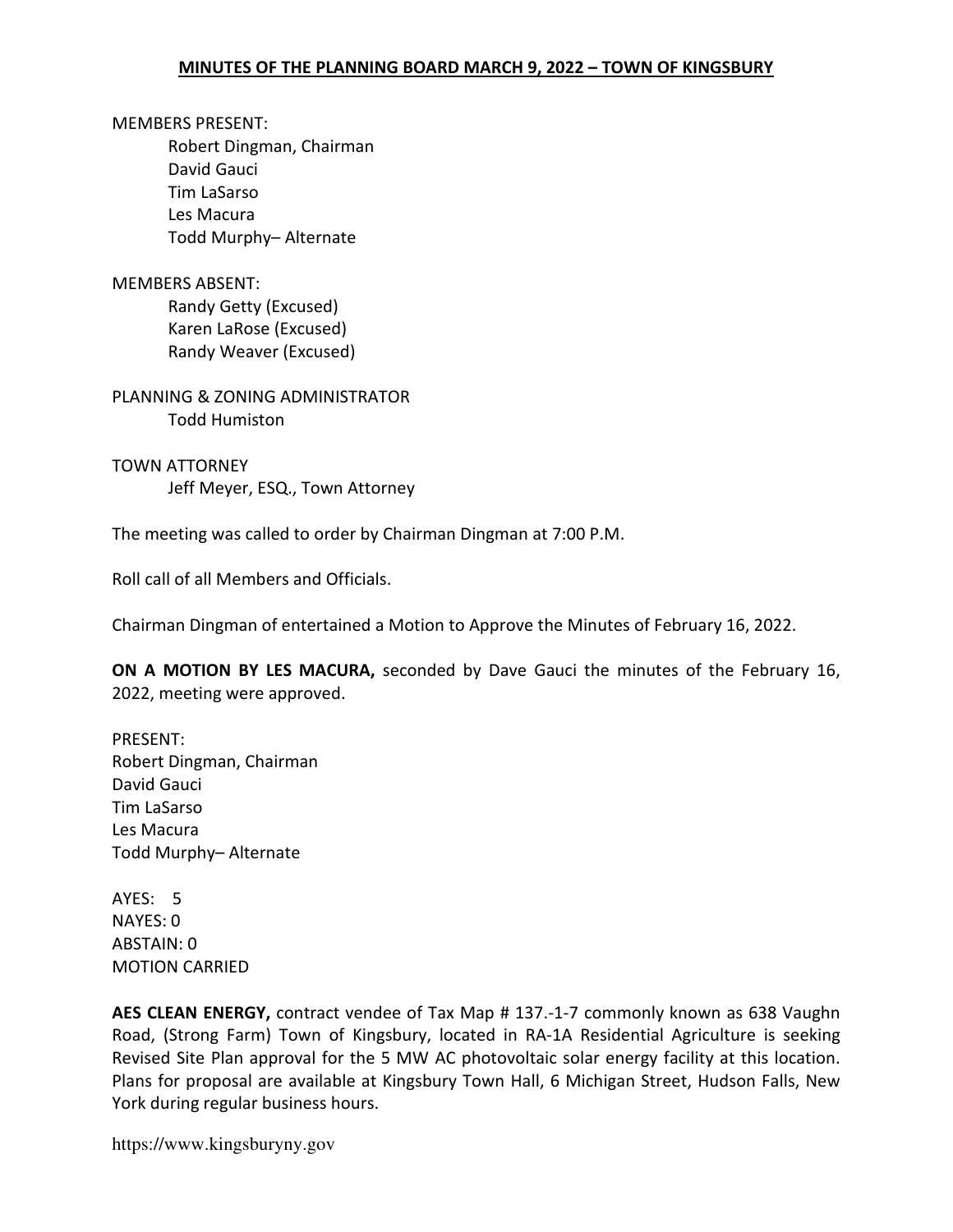Chairman Dingman stated Attorney Meyer would like to make a statement to clarify the purpose of this meeting. It is a little different than a usual meeting because this proposal is involved in litigation.

Attorney Meyer stated for the sake of clarity, this is a public hearing with the Public is absolutely being provided with the opportunity to speak and comment. The difference is the hearing and comments, and the proposal relate to negotiating a litigated settlement. To the extent that this does not look and feel like a normal Planning Board Site Plan Application, which is why. The Board is going to be absolutely listening to comments, ask questions of the applicant, trying to resolve questions/comments to the best of their ability. Everything is in the context of settling the existing litigation of the setting the ongoing with AES and their parties and the Town of Kingsbury's Planning Board and related parties.

Chairman Dingman introduced Jessica Zupancic, who will be representing AES Clean Energy.

Ms. Zupancic thanked the Board for having them here and coordinating this meeting. She would like to start off giving an overview of how they got here tonight.

Ms. Zupancic stated over the last couple of months they have been having individual conversations, one on one, with the neighbors and the buyers of the project. There was an informal meeting with the neighbors and the buyers in August of 2021, giving the opportunity to see a couple of alternate layouts and help decided the best layout for this project.

Ms. Zupancic gave a description of the original projects. The original plans called the solar panels to be located on Geer Road Lot 3 on the east side of Geer Road. What they are proposing tonight is to completely remove the entire array on the east side of Geer Road and move it to the corner of Underwood Road and Vaughn Road. This parcel is referred to as the "Strong Farm" parcel. This array is essentially the same size as what was proposed originally for Geer Road 3. The access will be proposed off from Vaughn Road, there is an existing driveway there right now off from Vaughn Road. We are not proposing to use the driveway location at all, so it would stay the same and again it would be the same gravel that was previously approved at the last two projects.

The proposed fence is a seven foot industry standard chain link fence. During the August 2021 meeting there was concern for the wildlife in this area. They are proposing to raise the fence six inches above the ground. They do need the fence for safety reasons. This will allow the small critters to be able to live in this area.

The solar panels will be a tracker system, will tilt slightly thought out the day the same as was proposed in the previous project. The original proposed panels were going to be 15 feet in height. In this proposal the panels will be about 12 feet in height. However, in areas they may be 14 feet in height due to the lay of the land. They have reduced the size of the panels by a foot from the original proposal.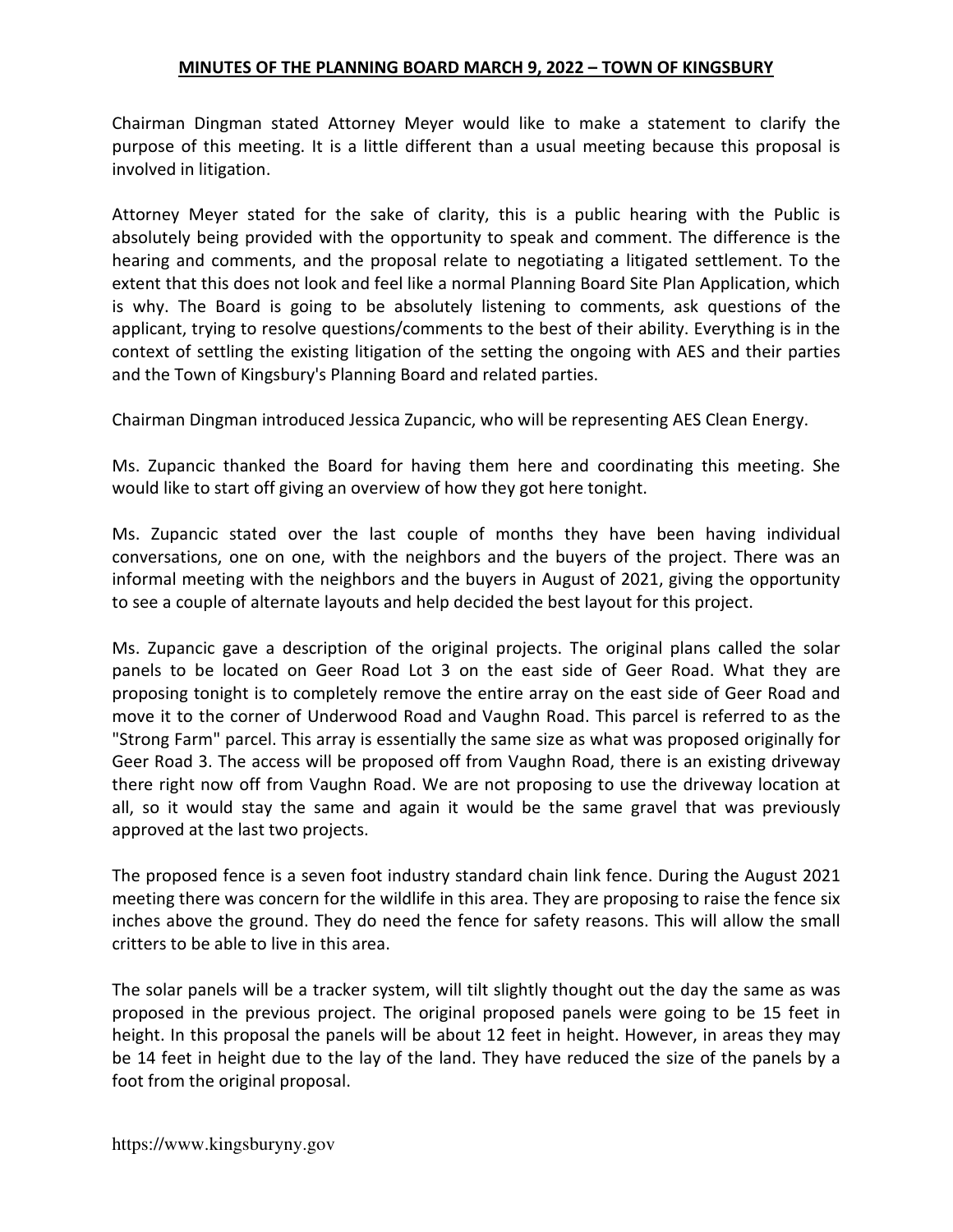The last thing, and probably the biggest point of concern, is the visual impact. A lot of the neighbors do not want to be looking at this project. We are not only providing the landscaping along Underwood Road we are also proposing additional landscaping along Array 1 which is also visible from Underwood Road. On the west side of Vaughn Road there is a lot of good vegetation which will help with screening this project. To mitigate they are proposing a four foot berm. They will be adding land scaping on top of the berm as well as in front to the berm. The landscaping will have leaves year-round so that the neighbors are not looking at the arrays they will be horseshoeing the land scaping around the corner of Underwood Road and Geer Road as well.

Ms. Zupancic stated these are the main points of this proposal.

Dave Gauci stated he understands how this works but his question what direction is the tracking system going to be angled at? To the south, will it affect people at various times of the day, etc.?

An unidentified individual stated yes it will track east to west as the sun moves throughout the day. In the winter they will face more to the south. All of the while the panels will be trying to collect more solar. There is not much reflection coming off in terms of glare or anything like that.

Chairman Dingman stated Ms. Zupancic indicated she had spoken with the neighbors. Chairman Dingman questioned what the reaction was from the neighbors so far and what is the reaction to the new section.

Ms. Zupancic stated she knocked on doors twice on Vaughn Road. One person came to the August 2021 meeting and ask not to put screening along the north side of the Strong Farm array. He would like to continue to see into the Strong Farm. This is the only feedback they received. All of the neighbors within five hundred feet were notified via mail

Chairman Dingman opened the Public Hearing.

Joseph Potvin, 591 Vaughn Road stated he lives across the road from this property and did not receive any notification of this project until 3 nights ago. What was the purpose in moving it from one site to another site? People on the other side did not want it on that side so you are moving over to this side. Do you think we want it on this side?

Ms. Zupancic stated the array on Geer Road 3 site was exceedingly difficult to screen behind the Arrays. The Strong Farm location has a lot of vegetation to screen the arrays.

Mr. Potvin stated there are a lot of deer at this location.

Ms. Zupancic stated they are aware of this. They will be installing a fence for the safety of the deer. We do not want them inside the fence.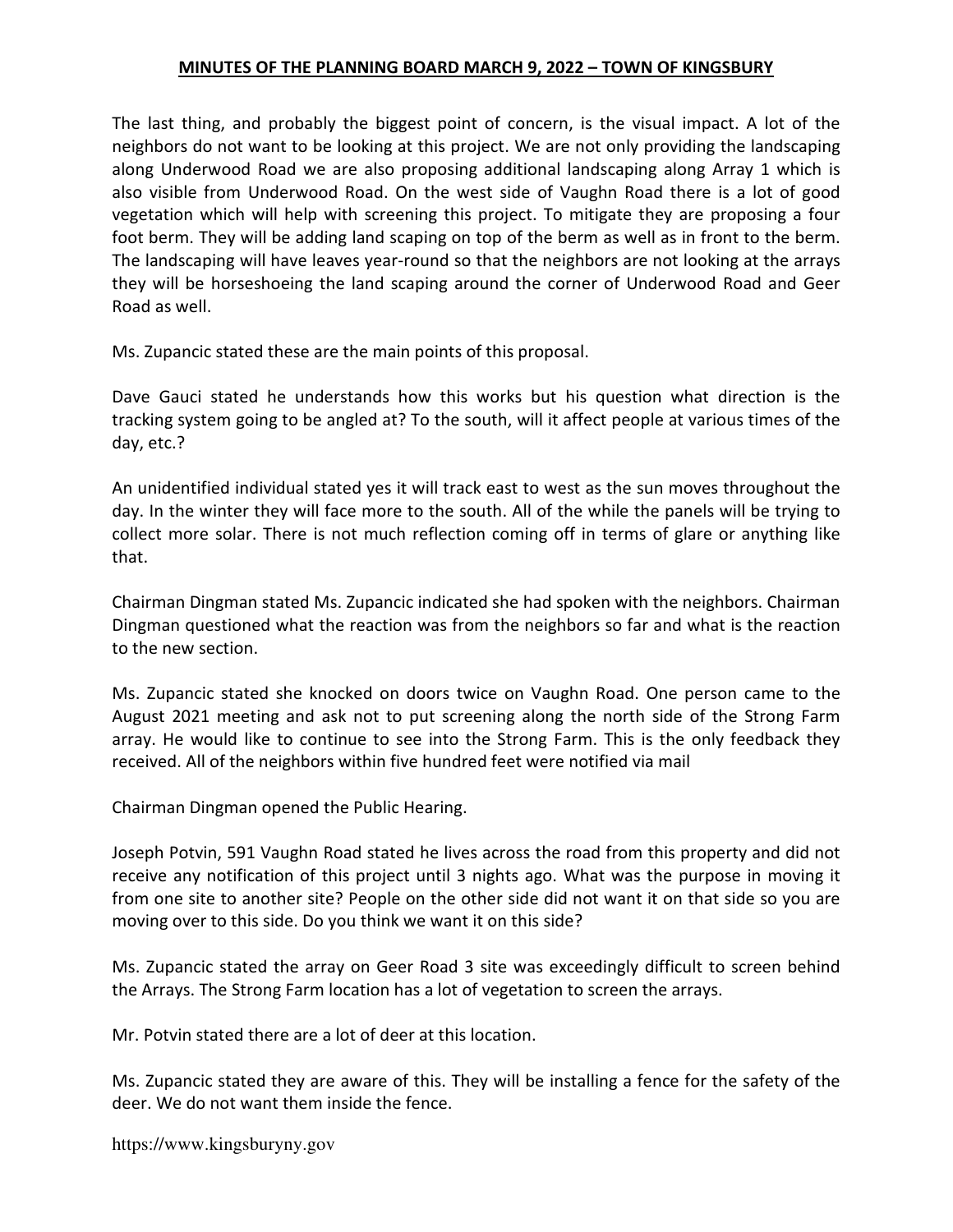Lynn Potvin, 591 Vaughn Road questioned if anyone would want this in their front yard? We were never notified of this proposal.

Chairman Dingman stated we are working and trying to mitigate the circumstances. I am sorry you were not contacted, and I do not know why. We will try to find out why and what can be done with the issues you have. I understand the issue with the deer.

Ms. Zupancic stated the closest array is about 460 feet from Vaughn Road. We tried to place arrays as far away as possible from any resident.

Ms. Potvin questioned just because it is a Solar Farm, its ok to be in an agriculture district.

Chairman Dingman stated that is not what solar farm means. The problem we run into is a solar farm is a permitted in in the residential/agricultural zoning. The Planning Board has no choice if they comply with the requirements. What we are trying to do is make sure we can mitigate as much as possible as far as the neighbors are concerned.

Chairman Dingman questioned if the neighbors were notified about the other arrays.

Gary Gray, 633 Vaughn Road, stated he never received any notification as well. His wife is does not work and is home all day and no body ever came to our house.

An unidentified individual stated he has no idea how this happened. Last summer he and Pete Simoneau, Assistant Vice President of Peckham's spent an entire afternoon knocking on every door on Vaughn Road. Admittedly it was during the day and a lot of people were working or not home. They did talk with some of the neighbors, I cannot give you names. We left business cards and flyers on everyone's door and only had one call as a result of this.

Mr. Humiston questioned the neighbors if they had received a letter from the Town.

Ms. Potvin stated yes, she did, one week before the meeting. A week ago, UPS pulled up to their house with a yellow envelope from someone. It was not the Town. So, something this big and if you say you knocked on doors and you did not get to talk to people, you keep knocking until someday you do get to talk to the person.

Mary Gray stated she lives at 633 Vaughn Road which is very close to the road and directly across from the Strong Farm. When Peckham's blast every day her house shakes. He concern is when you put up all of the panels that are going to be directly in front of her house, whenever they are blasting, they shut down the road. They have people physically stop cars on both sides of her house both sections directly across from Me. Strong's driveway. Why in God's name would they want solar panels there if they can potentially get hit by rocks from the blasting? Ms. Gray stated the Board is welcomed to come to her house anytime there is blasting going on.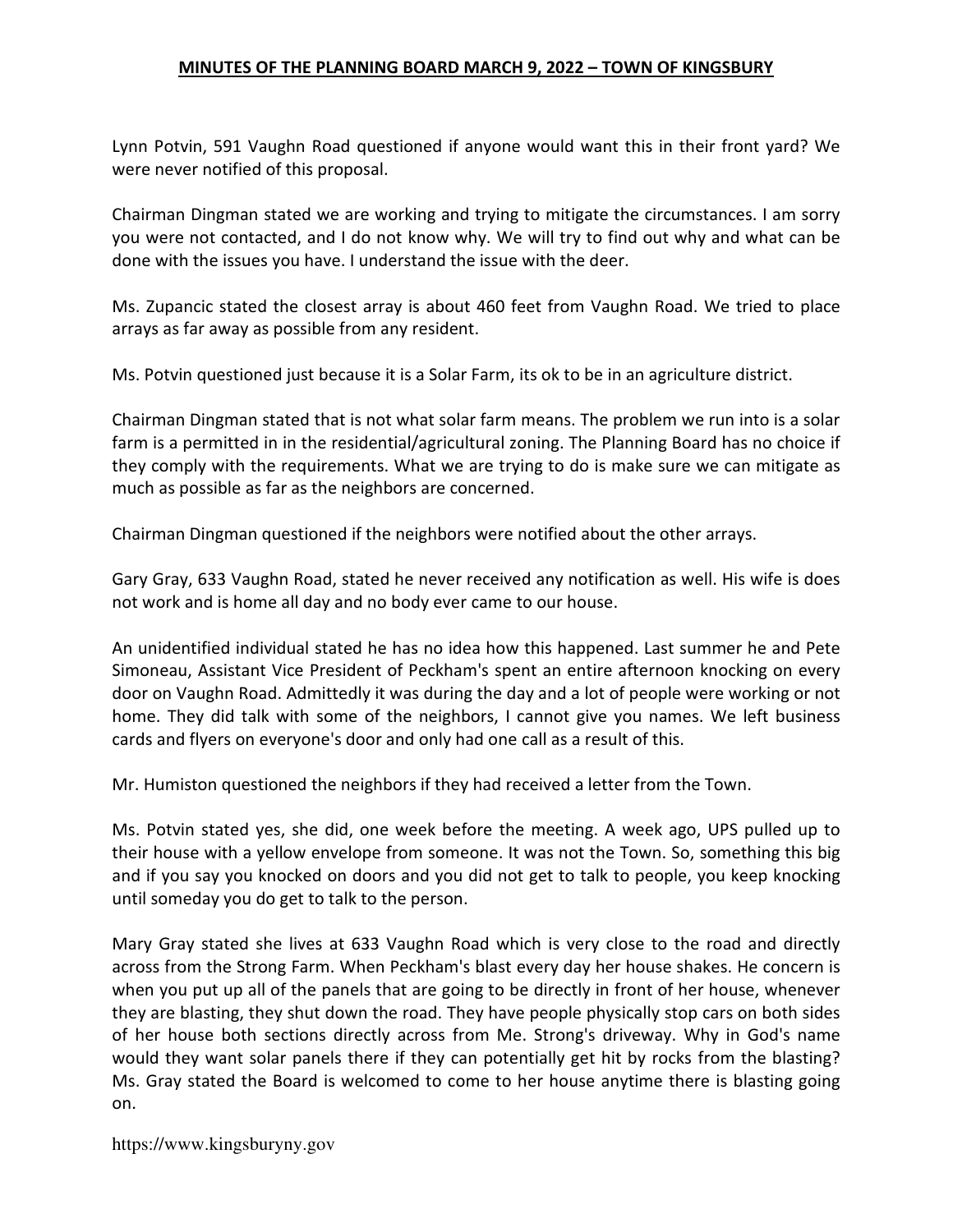Chairman Dingman stated he had a meeting one time with a representative from Peckham's. This subject was brought up. The representative stated he is not getting into a contest whether something happened or did not. The other thing he said he has not had rocks, so that is something that will be addressed.

Ms. Gray questioned why they would shut down the road.

Chairman Dingman stated this is a question he will ask about.

An unidentified individual stated he works for Peckham, and they are under Federal Regulations and have to follow the rules.

Ms. Zupancic stated all of their projects are Geotechnical Investigation. They will be able to evaluate the area, the panels are built to withstand the blasting. There will be a remote system installed to monitor the site.

Chairman Dingman stated he received a letter from Renald Devine, 321 Geer Road stating he had concerns with toxic chemicals in the solar panels.

Ms. Zupancic stated she will have copy of the third party report for the Board matter.

Chairman Dingman stated that is one of the questions they will looking at and the flying rocks. Peckham's has indicated that rocks are not flying.

Joe Derway, 116 Underwood Road stated the fly rock zone extends past his house to the end of Underwood Road. When they shut the road down for blasting his house is inside the blasting zone. He has the only house on Underwood Road.

An unidentified individual stated when the Strongs used to own the farm and Peckham's would blast their fields would have stones. Why isn't Peckham's giving neighbors a warning of the blasting?

Chairman Dingman stated this is a different issue but still needs to be addressed with Peckham's.

Attorney Claudia Braymer, Braymer Law, stated she is representing the residence of Geer Road. She does not have any questions but for the record, her clients do live on Geer Road and some of them will be seeing this project from their back yard, some of them will be seeing it from across the street. They do not have any comments or questions on the Strong Farm, we would like to see the size of the overall project decreased. We would like to the public hearing left open while the other concerns are addressed. Thank you.

Ms. Gray questioned where the driveway is going to be located and concerns for the deer.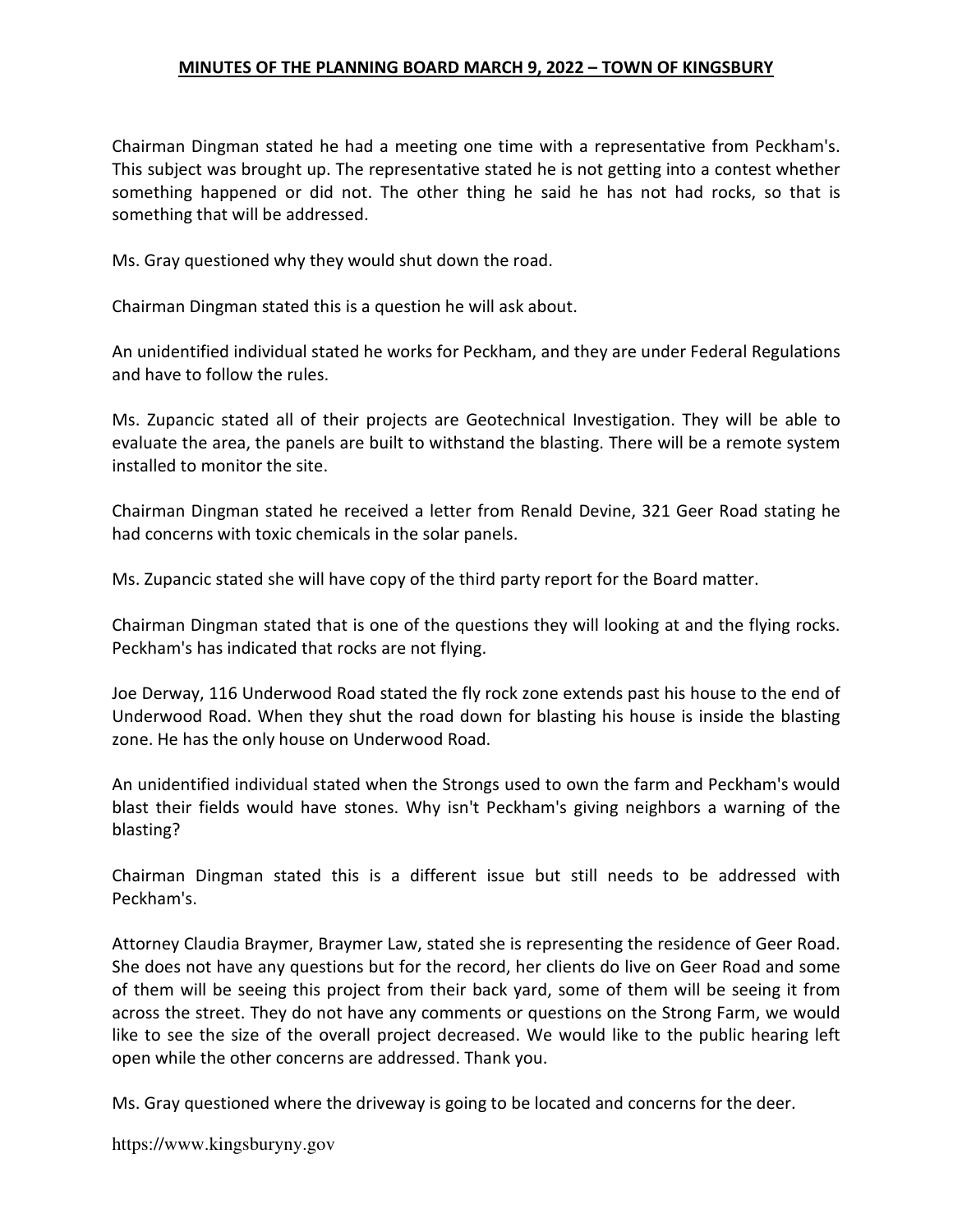Ms. Zupancic explained where the driveway will be located. During the construction there will be typical construction traffic for six to eight months.

Chairman Dingman stated that is an entrance that is there, and they are not proposing something new. This is something we can look at.

Chairman Dingman questions the neighbors if there were a good spot to put the driveway on Vaughn Road.

Ms. Zupancic stated she can look into other spot for the driveway on Vaughn Road and Underwood Road.

Chairman Dingman stated if there are wetland on Underwood Road, they would not be able to drive on them.

An unidentified individual stated he and Joe will have the impact the most of Vaughn Road, they are proposing a four foot berm and they are on a downward slope. He does not feel the four foot berm will do much for them. Can you push the berm a little more off Vaughn Road?

Ms. Zupancic questioned if he was talking about Underwood Road. They will work with the landscape architecture on this to see if it can be moved back. They did suggest a higher berm, but the architect said number one a six foot berm will look unnatural and out of place on the side of the road. Number two when planting the landscape, they want it to live the full life of the project, you will have a terrible time to get the plants to live essentially on the berm. The roots dry out from not getting enough water. This is why he recommend a maximum height of four foot berm.

Joe Derway stated a four foot berm is so low. He will be seeing the solar panels every time he looks out his front window. This berm will do nothing for him or the people coming around the corner.

Mike Cleveland, 189 Geer Road and Greg Couture, 282 Geer Road both spoke against this project.

Chairman Dingman stated for a matter of record he has received a letter from Renald Devine, 321 Geer Road. (attached) He could not be at this meeting but has concerns with the chemicals in the solar panels.

Chairman Dingman stated the Board received a copy of Tom Jarrett's, Jarrett Engineers, PLLC letter regarding the Decommissioning Plan.

Mr. Humiston stated Mr. Jarret had four comments. In comments 1 and 2 Mr. Jarrett is looking for more information on the wetlands and the stormwater management design. Comment 3